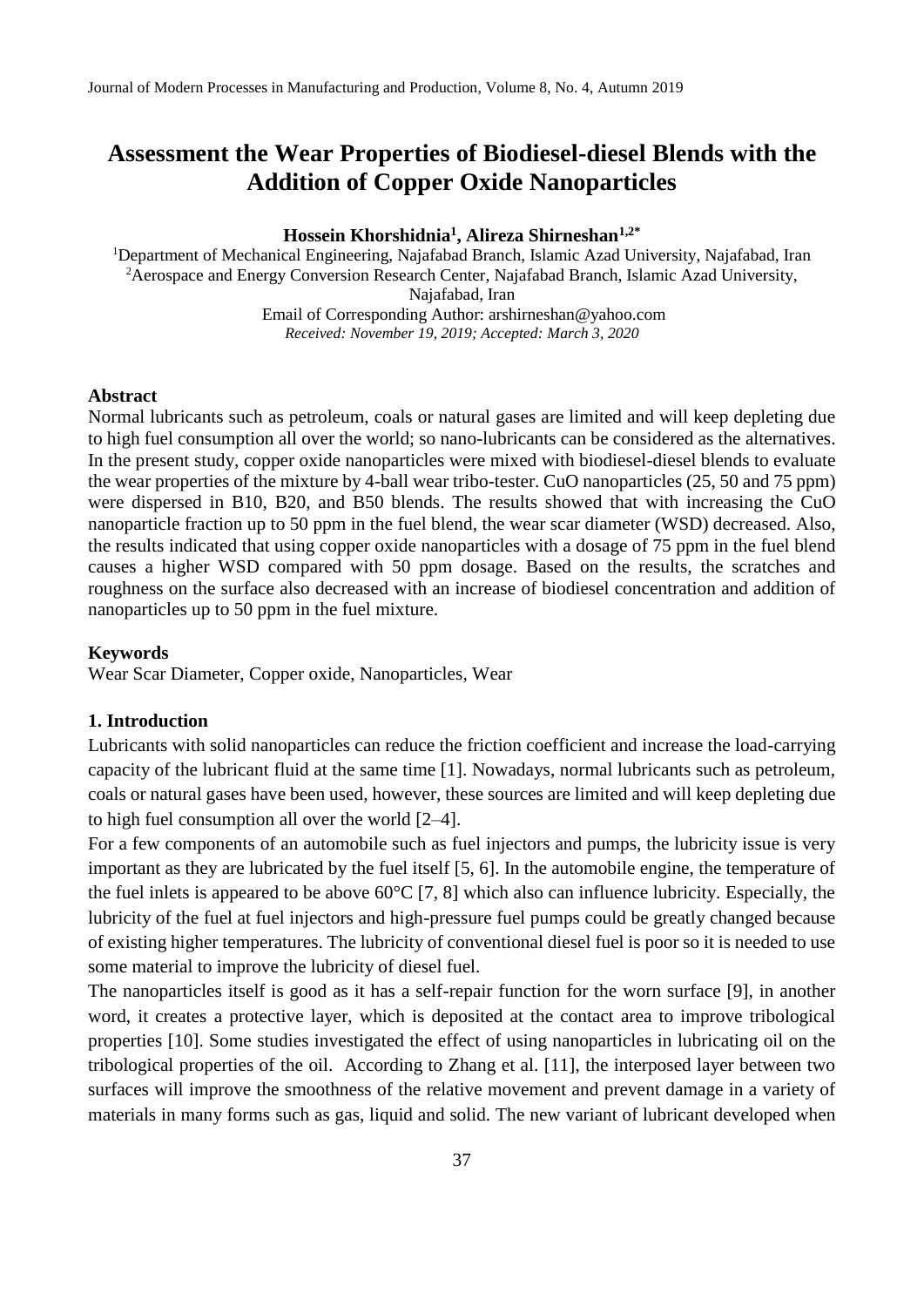the combination of any type of the nanoparticles was mixed with the lubricating oil [12, 13]. The study from Padgurskas et al. [13] showed that the combination of different nanoparticles will result in different additive effect as the lubricant. Most researchers stated that the size, concentration, shape, hardness influence tribological behavior and play important roles in a lubricating oil as an additive [14-17]. Nano-lubricant also can fill in and repair the worn surface with good environmentally friendly characteristics, but not all combinations improve friction and wear characteristics. The tribological effect of different combinations of nanoparticles is better than base oil for reducing friction coefficient. However, according to Padgurskas et al. [13], copper nanoparticles are more effective in mixed lubrication than full film lubrication and are the most active in combination or alone. The literature survey described above demonstrates thatnanoparticle additives are a useful means of improving the lubri-cating properties of oils. In the present study, the effects of CuO nanoparticles on the wear properties of biodiesel-diesel blends were evaluated experimentally.

## **2. Materials and methods**

In the present research wear characteristics of nano-fuels were studied using a four-ball wear testing machine according to the ASTM D4172 standard. Also, CuO nanoparticles (25, 50 and 75 ppm) on a weight basis were selected as the tribological behavior modifier. CuO nanoparticles were weighed using a precision electronic weighing balance. The nanoparticles were dispersed in biodiesel-diesel blends (B10, B20, and B50) by an ultrasonic homogenizer. Figure 1 shows the mixture of the biodiesel-diesel blend with the nanoparticles. Figure 2 shows a schematic diagram of the 4-ball wear tribo-tester. According to the standard, a load of 392N was applied and the tests were performed with a duration of 1500 seconds. Finally, the optical micrographs of worn surfaces of the steel balls were prepared by using an optical microscope.



Figure1. The mixture of the biodiesel-diesel blend with the nanoparticles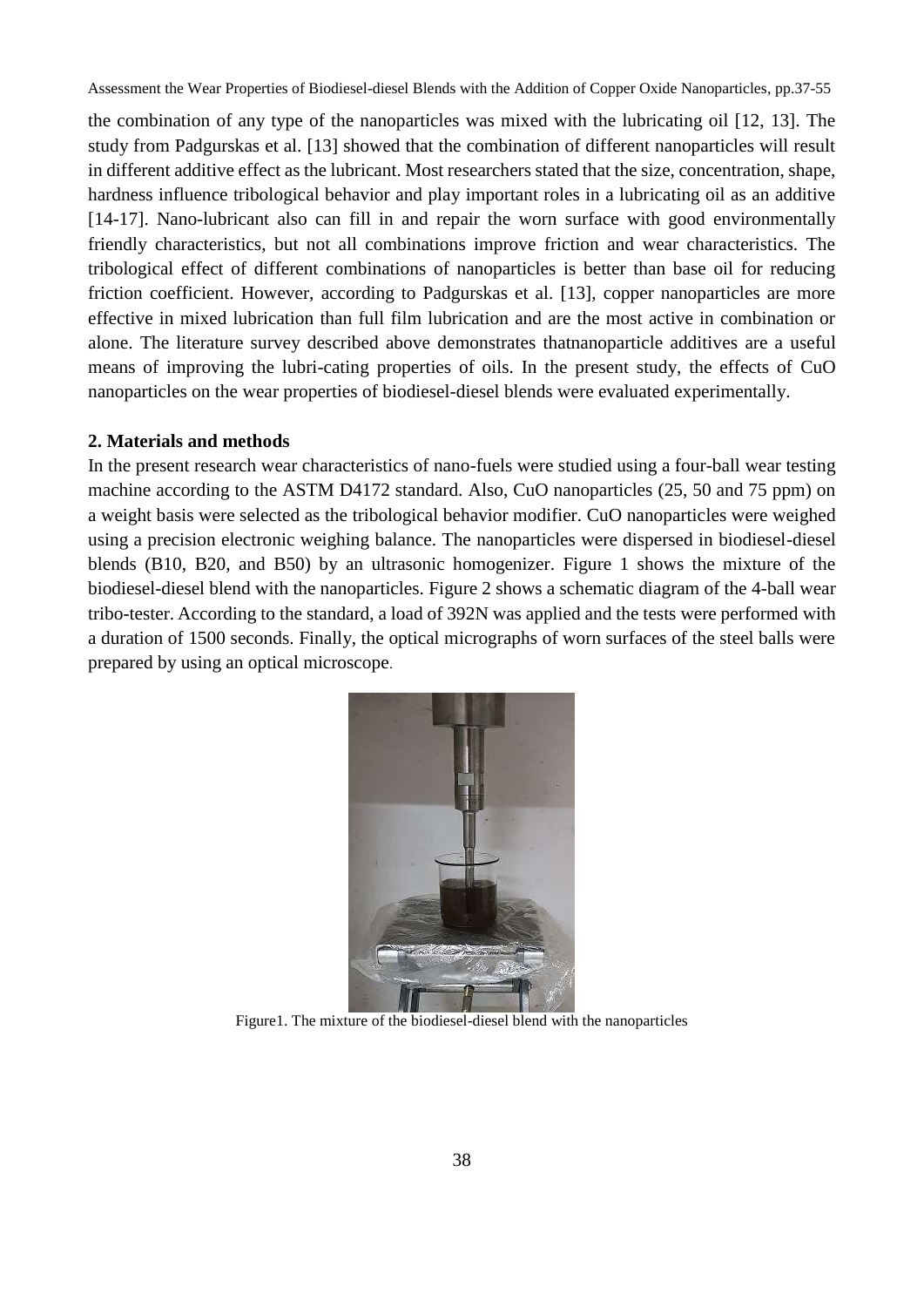

Figure2. A schematic diagram of the 4-ball wear tribo-tester [22]

## **3. Results and discussion**

#### *3.1 Effect of nanoparticles concentration in B10 blend on wear scar diameter*

Figure 3 shows the wear scar diameter versus different nanoparticles concentration in B10 blend.



Figure3. The wear scar diameter versus different nanoparticles concentration in B10 blend

According to the figure, with increasing the CuO nanoparticles fraction in the biodiesel-biodiesel blend (up to 50 ppm), the wear scar diameter decreases for all RPMs. It indicates the better lubrication property of the mixture at this condition. The reason is filling the friction surface with the nanoparticles as the micro asperities and replacement of sliding friction with the rolling effect in the contact zone [18, 19]. Also, wear resistance is closely related to the properties of the tribo-film in the boundary lubrication regime. Moreover, the nano-lubricant viscosity was found to increase along with the nanoparticles volume fraction, although this effect was diminished at higher temperatures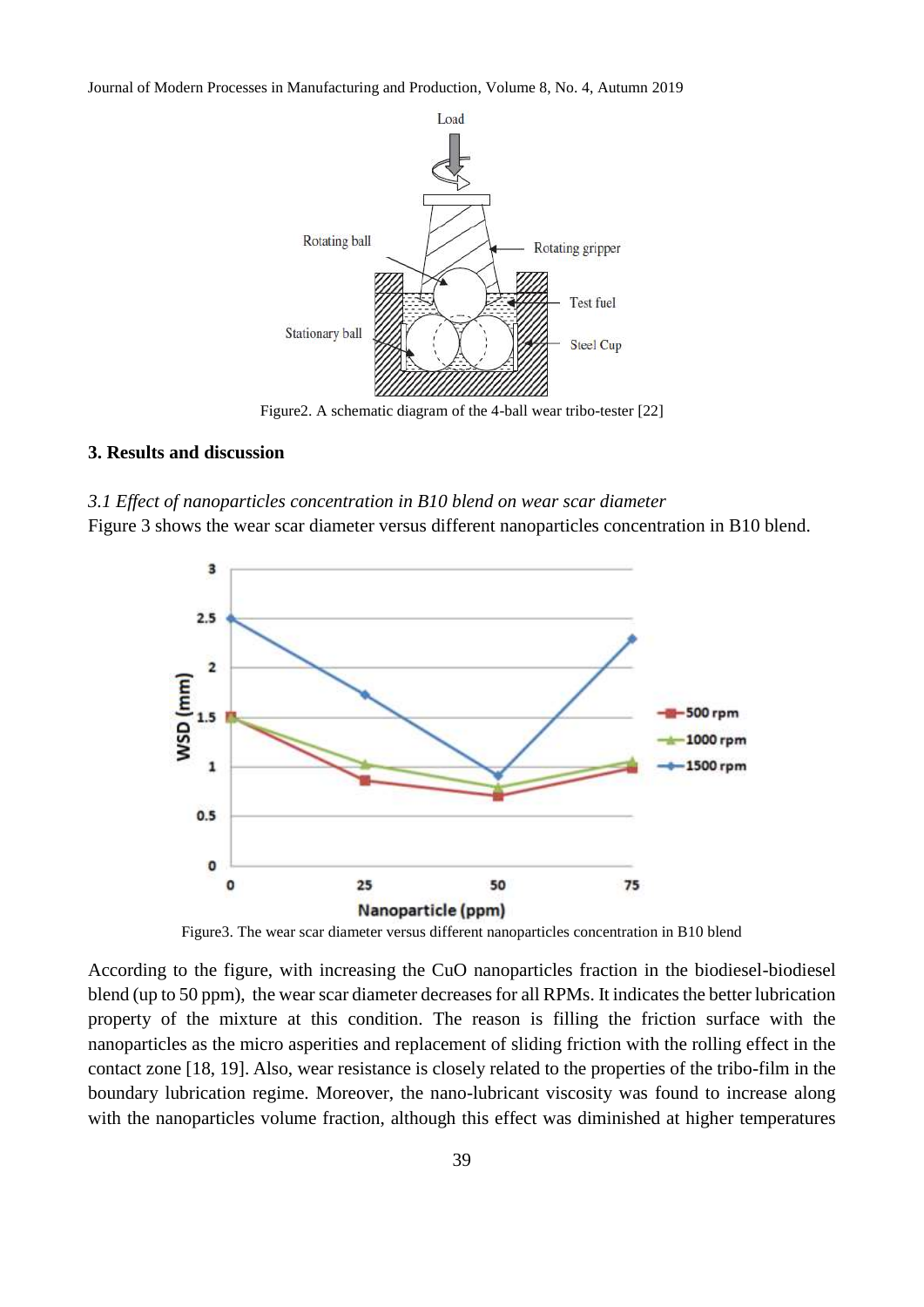[20, 21]. On the other hand, using copper oxide nanoparticles with a dosage of 75 ppm in the fuel blend causes a higher WSD compared with 50 ppm dosage. Based on the results, this increase is higher for speed of 1500 RPM compared to 500 and 1000 RPMs.



*3.2 Effect of nanoparticles concentration in B20 blend on wear scar diameter*

Figure 4 shows the wear scar diameter versus different nanoparticles concentration in B20 blend.

Figure4. The wear scar diameter versus different nanoparticles concentration in B20 blend

Similar to B10, with increasing the concentration of copper oxide nanoparticles (up to 50 ppm) in the fuel mixture the wear scar diameter decreases at all speeds. On the other hand, the use of CuO with a dosage of 75 ppm causes a higher WSD compared with 50 ppm. Same as before, this increase is higher for speed of 1500 RPM compared with 500 and 1000 RPMs.

## *3.3 Effect of nanoparticles concentration in B50 blend on wear scar diameter*

Figure 5 shows the wear scar diameter versus different nanoparticles concentration in B50 blend.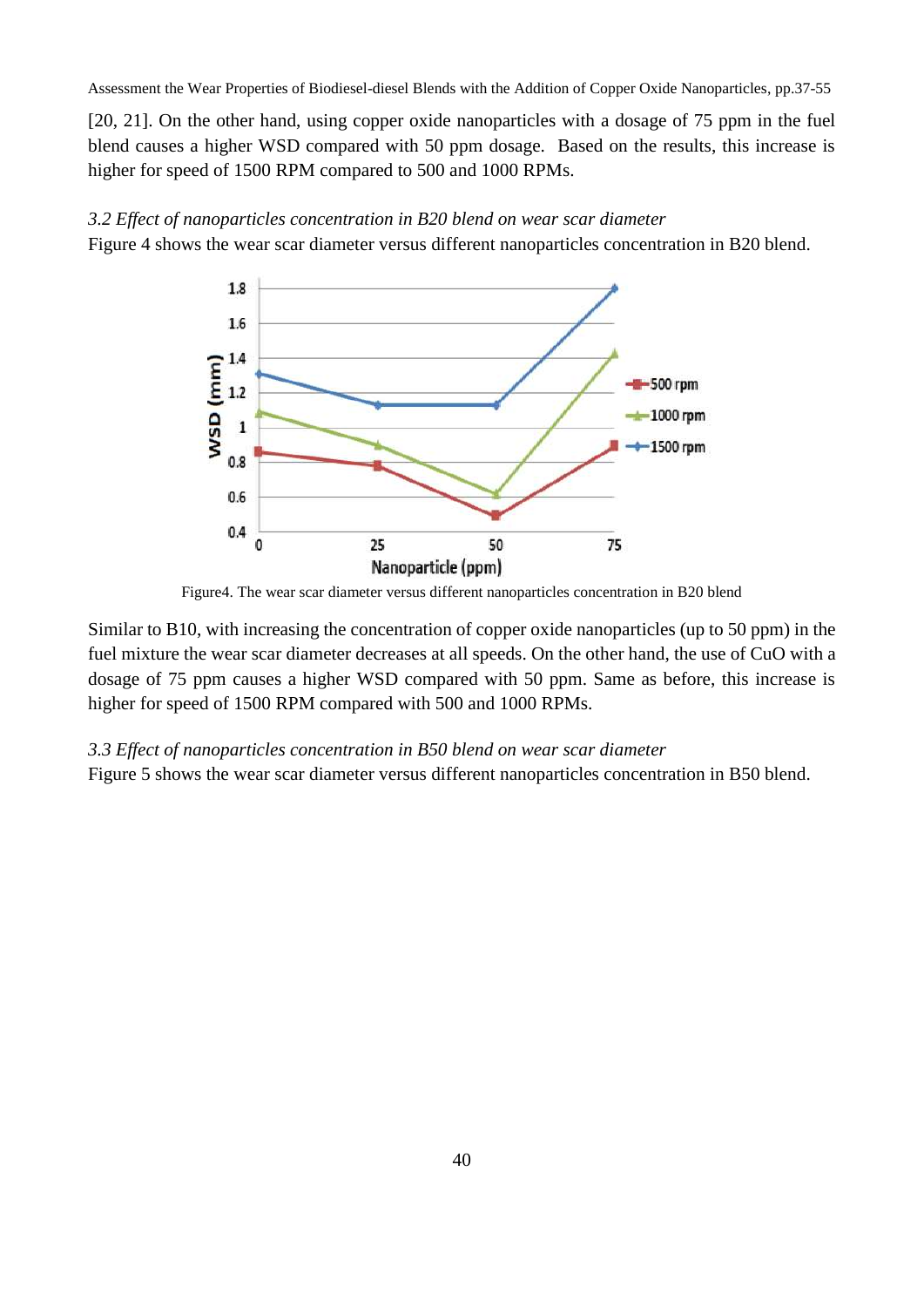

Figure5: The wear scar diameter versus different nanoparticles concentration in B50 blend

The figure shows that as the percentage of copper oxide nanoparticles in the fuel mixture changes, the wear scar diameter also changes. At the rotational speeds of 500 and 1000 RPM the WSD is approximately constant with the addition of nanoparticles up to 50 ppm; then it enhances with a fraction of 75 ppm. At the rotational speed of 1500rpm, the wear scar diameter initially decreases up to 50 ppm nanoparticle concentration. After that, the diameter intensively increases when the dosage of nanoparticles changes to 75ppm. Generally, the WSD increases for all fuel blends when the speed increased as the result of higher temperature conditions and lower viscosity of fuel mixture at high RPMs.

*3.4 Effect of biodiesel percentage in fuel blends without nanoparticles on wear scar diameter* The effect of biodiesel percentage in fuel blends without nanoparticles on wear scar diameter under various RPMs is presented in Figure 6.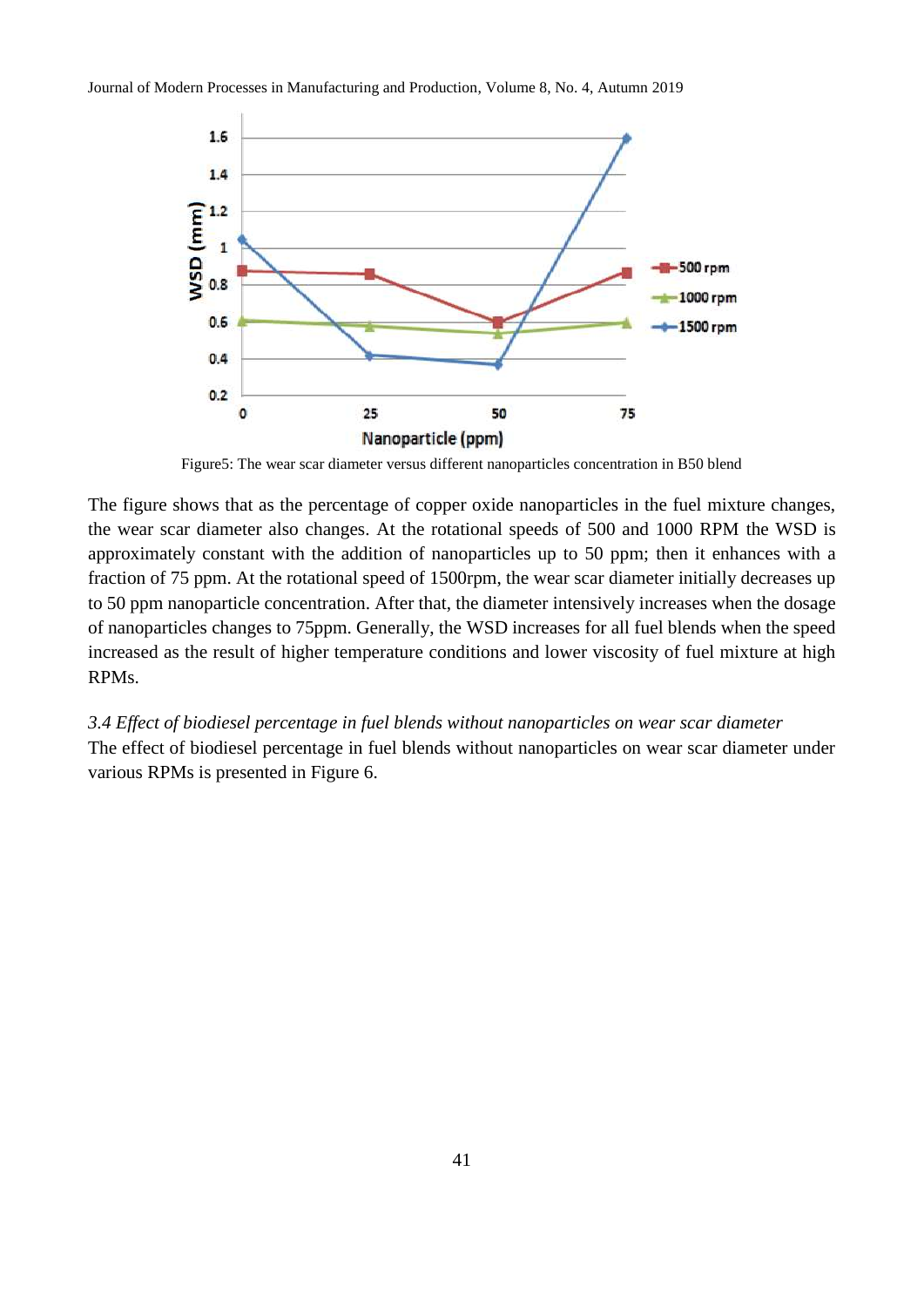

Figure6. Effect of biodiesel percentage in fuel blends without nanoparticles on wear scar diameter

The results show that the wear scar diameter reduces as the biodiesel content of the mixture increases for all rotational speeds. This is due to the thin layer of the neat biodiesel helps to reduce the friction [22-24]. Another reason is related to free fatty acids, monoglycerides, and diglycerides which are in trace components of biodiesel. These organic carbon compounds improve the lubrication properties of biodiesel [25, 26]. Although this impact is more considerable for changing biodiesel fraction from 10 to 20%.

3.5 Effect of biodiesel percentage in fuel blends containing 25 ppm nanoparticles on wear scar diameter

Figure 7 shows the effect of biodiesel percentage in fuel blends containing 25 ppm on wear scar diameter under various RPMs.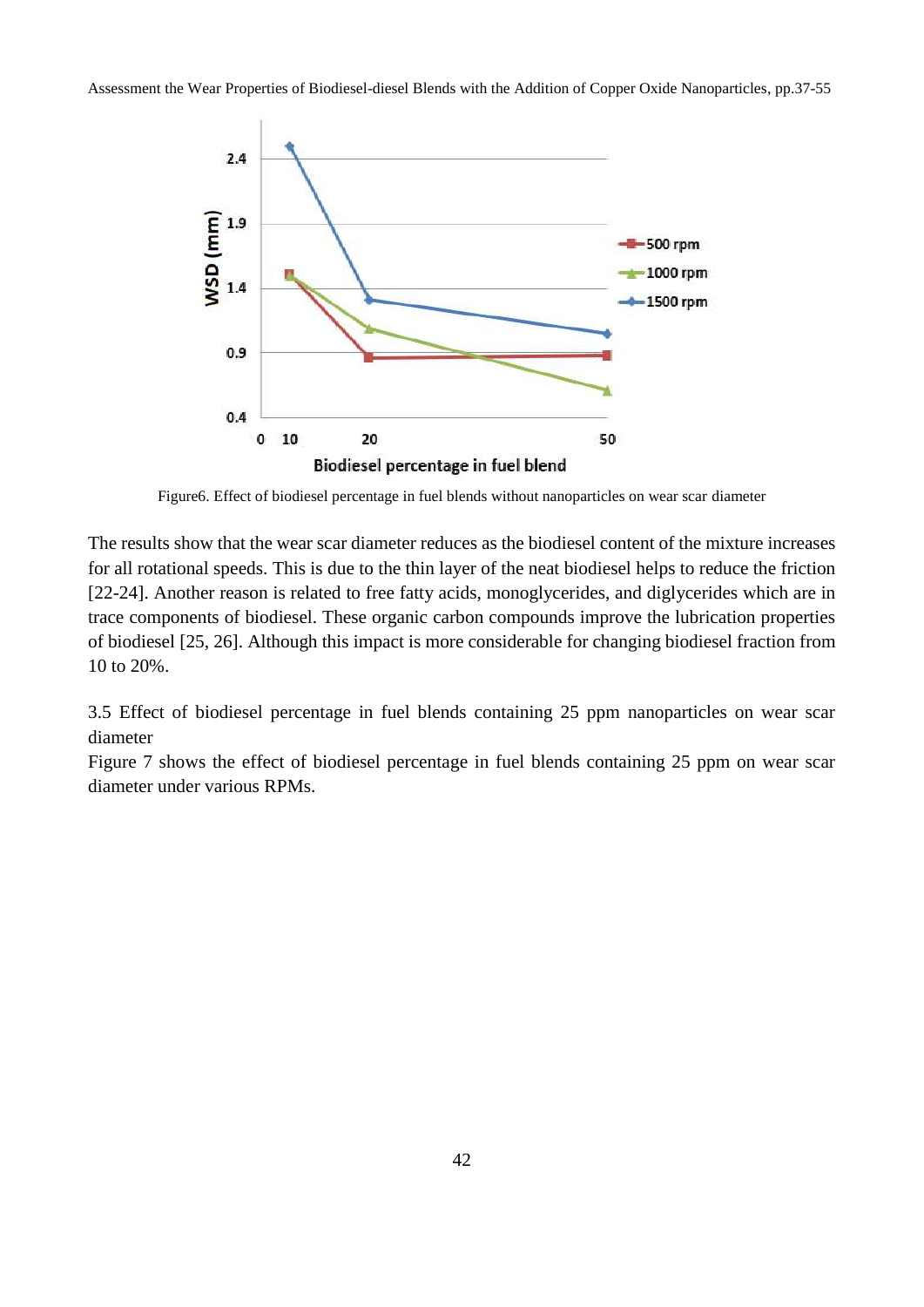

Figure7. Effect of biodiesel percentage in fuel blends containing 25 ppm nanoparticles on wear scar diameter

Similar to previous results, the wear scar diameter reduces at all rotational speeds as the biodiesel content of the mixture increases. Although, this reduction is more obvious at 1000 and 1500 RPMs.

*3.6 Effect of biodiesel percentage in fuel blends containing 50 ppm nanoparticles on wear scar diameter*

Figure 8 indicates the effect of biodiesel percentage in fuel blends containing 50 ppm on wear scar diameter under various RPMs.



Figure8. Effect of biodiesel percentage in fuel blends containing 50 ppm nanoparticles on wear scar diameter

Based on the figure, there is no significant variation in wear scar diameter while the biodiesel fraction in fuel mixture increases at 500 and 1000 RPMs, but at 1500 RPM the WSD significantly decreases as the biodiesel percentage increases from 20 to 50%.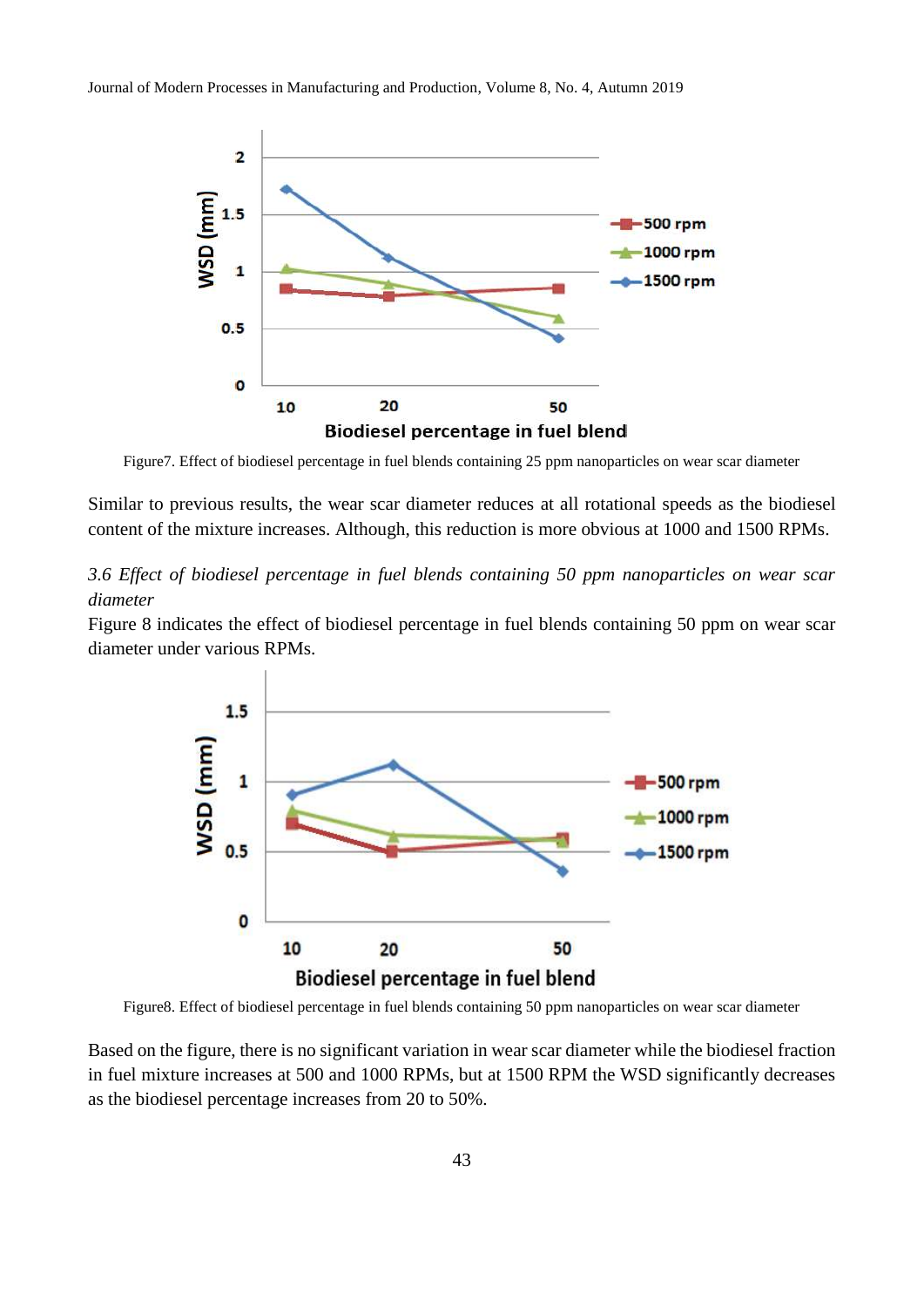*3.7 Effect of biodiesel percentage in fuel blends containing 75 ppm nanoparticles on wear scar diameter*

Figure 9 shows the effect of biodiesel percentage in fuel blends containing 75 ppm on wear scar diameter under various rotational speeds.



Figure9. Effect of biodiesel percentage in fuel blends containing 75 ppm nanoparticles on wear scar diameter

Similar to fuel blends containing 50 ppm nanoparticles, there is no significant variation in wear scar diameter while the biodiesel fraction in fuel mixture increases at 500 and 1000 RPMs, but at 1500 RPM the WSD decreases significantly while the biodiesel percentage increases from 20 to 50%. Moreover, the Simultaneous effects of high rotational speed and addition of nanoparticles with 75 ppm dosage tend to sudden increase in the wear scar diameter.

## *3.8 Optical micrographs of worn surfaces*

Figures 10 to 18 show the optical micrographs of worn surfaces for various nanoparticles fractions in the biodiesel-diesel blends under different rotational speeds.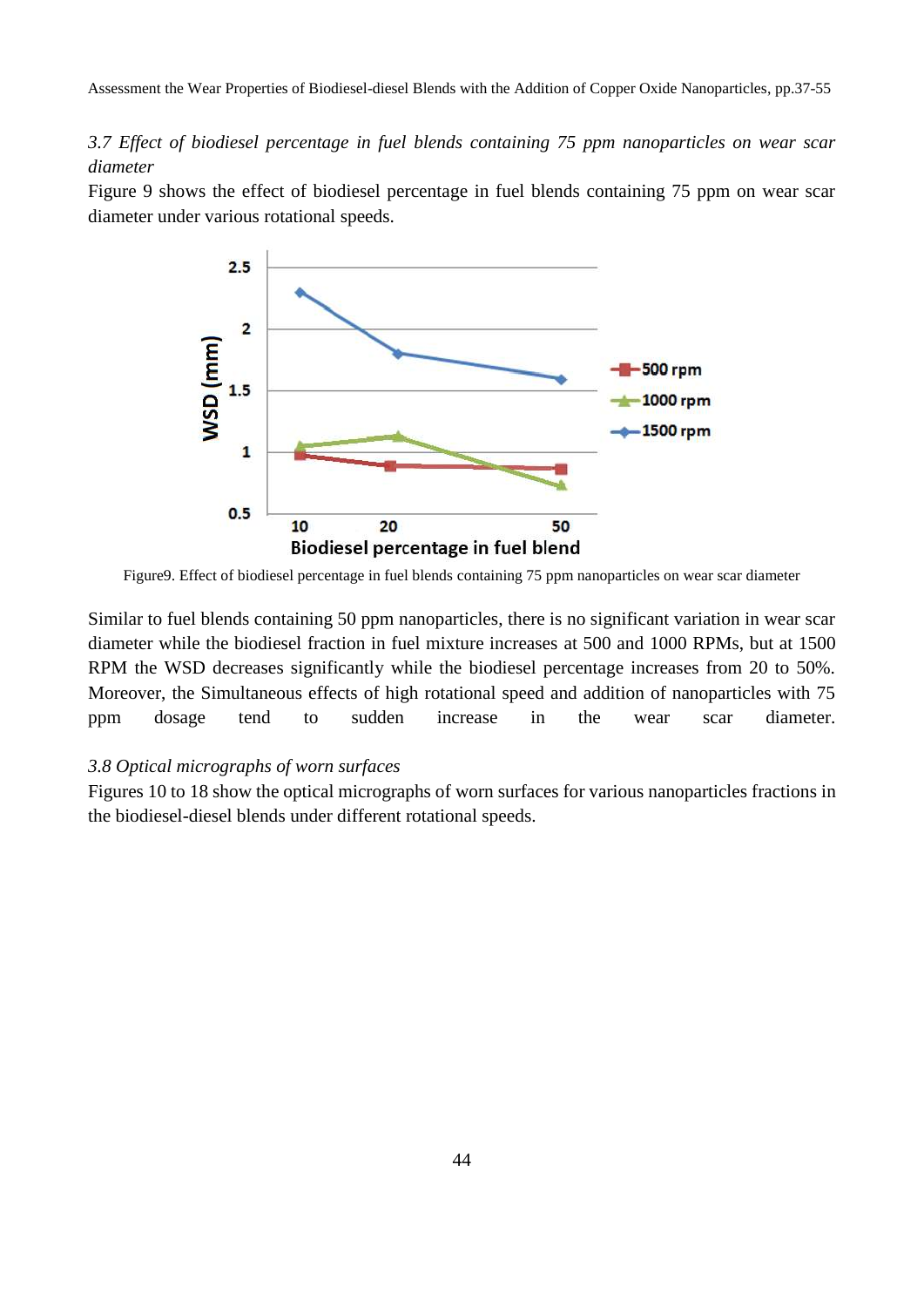

Figure10. The optical micrographs of worn surfaces for the B10 blend containing a) 0 ppm b) 25 ppm c) 50 ppm d) 75 ppm nanoparticles under 500 RPM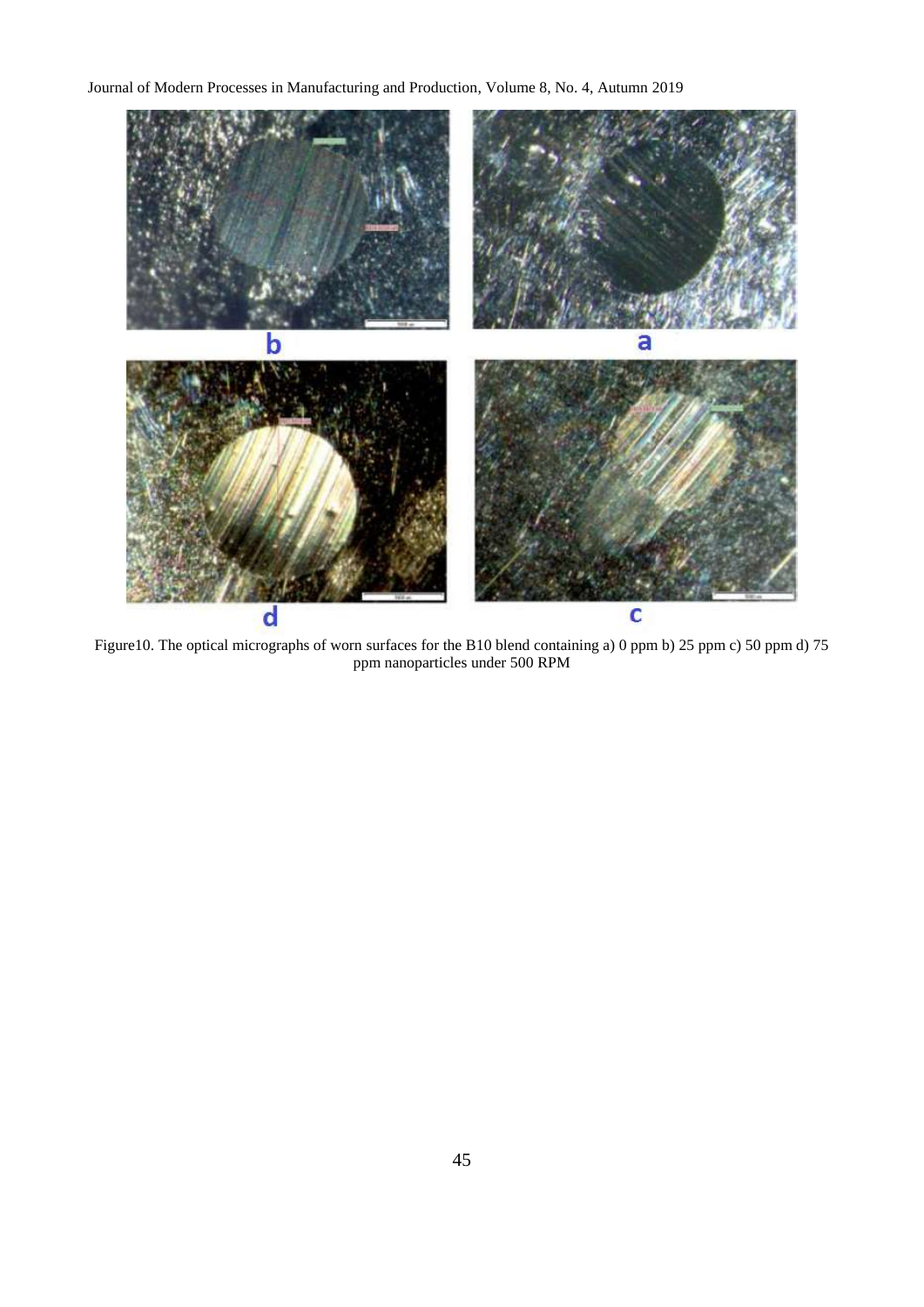

Figure11. The optical micrographs of worn surfaces for the B20 blend containing a) 0 ppm b) 25 ppm c) 50 ppm d) 75 ppm nanoparticles under 500 RPM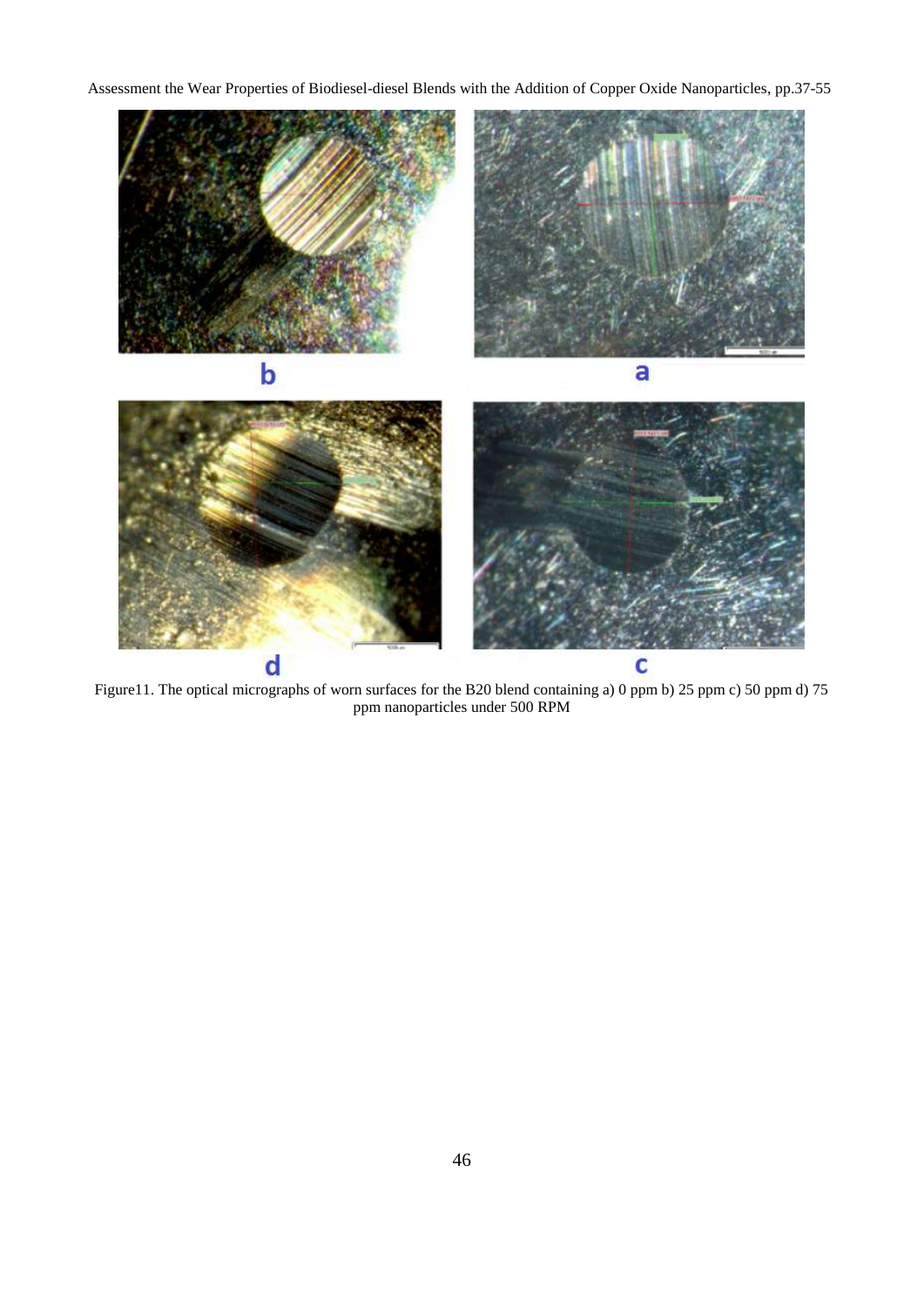

Figure12. The optical micrographs of worn surfaces for the B50 blend containing a) 0 ppm b) 25 ppm c) 50 ppm d) 75 ppm nanoparticles under 500 RPM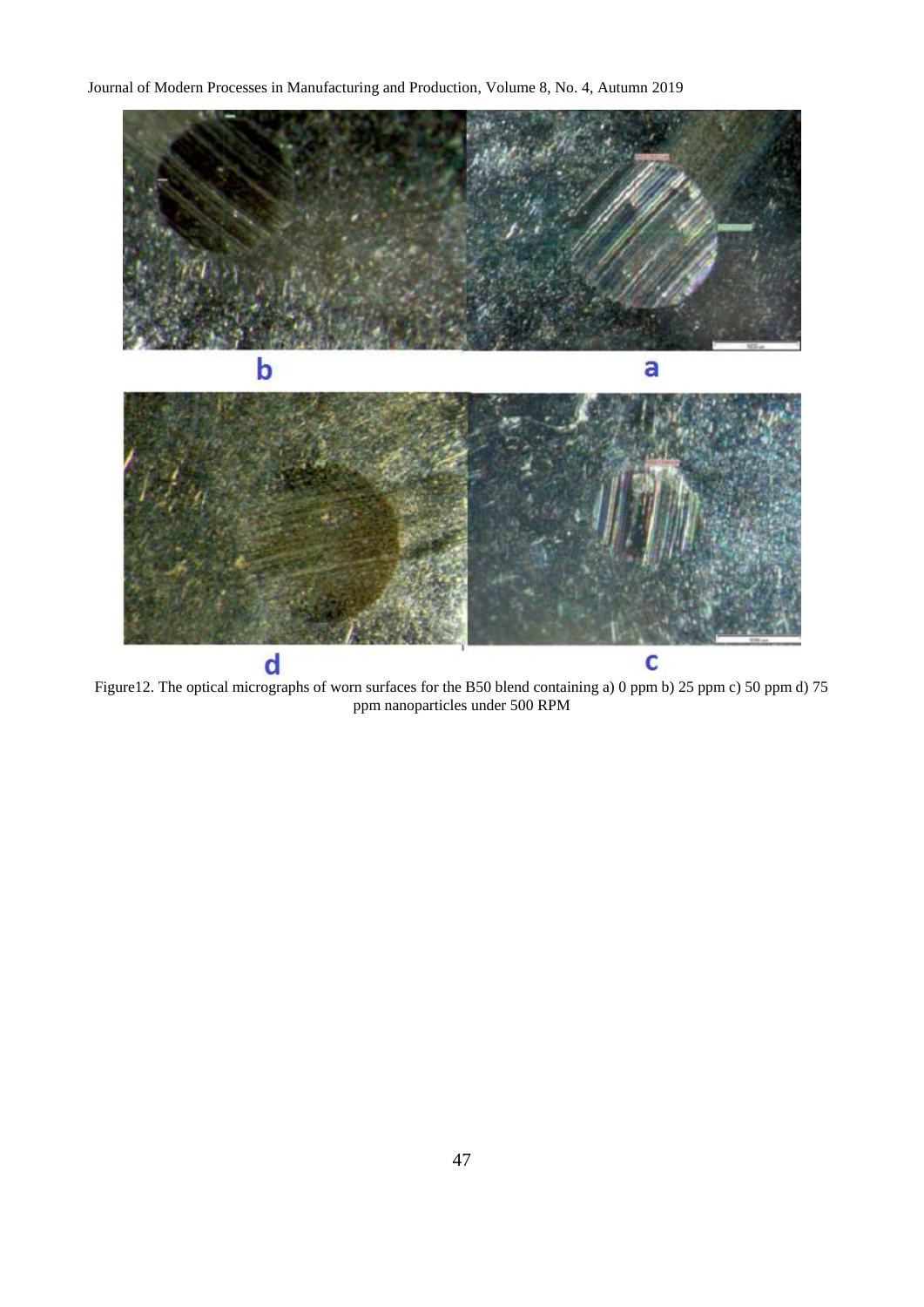

Figure13. The optical micrographs of worn surfaces for the B10 blend containing a) 0 ppm b) 25 ppm c) 50 ppm d) 75 ppm nanoparticles under 1000 RPM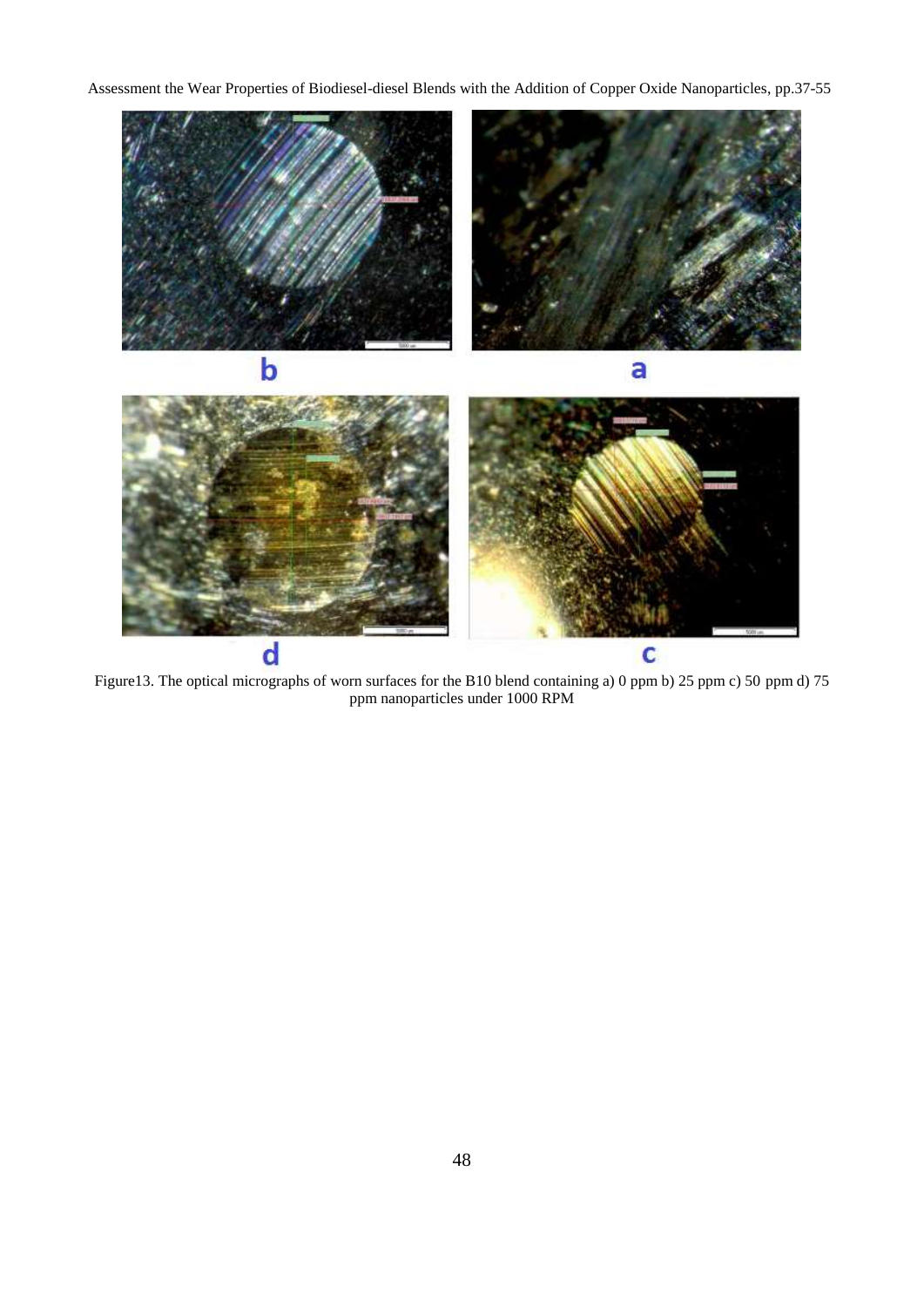

Figure14. The optical micrographs of worn surfaces for the B20 blend containing a) 0 ppm b) 25 ppm c) 50 ppm d) 75 ppm nanoparticles under 1000 RPM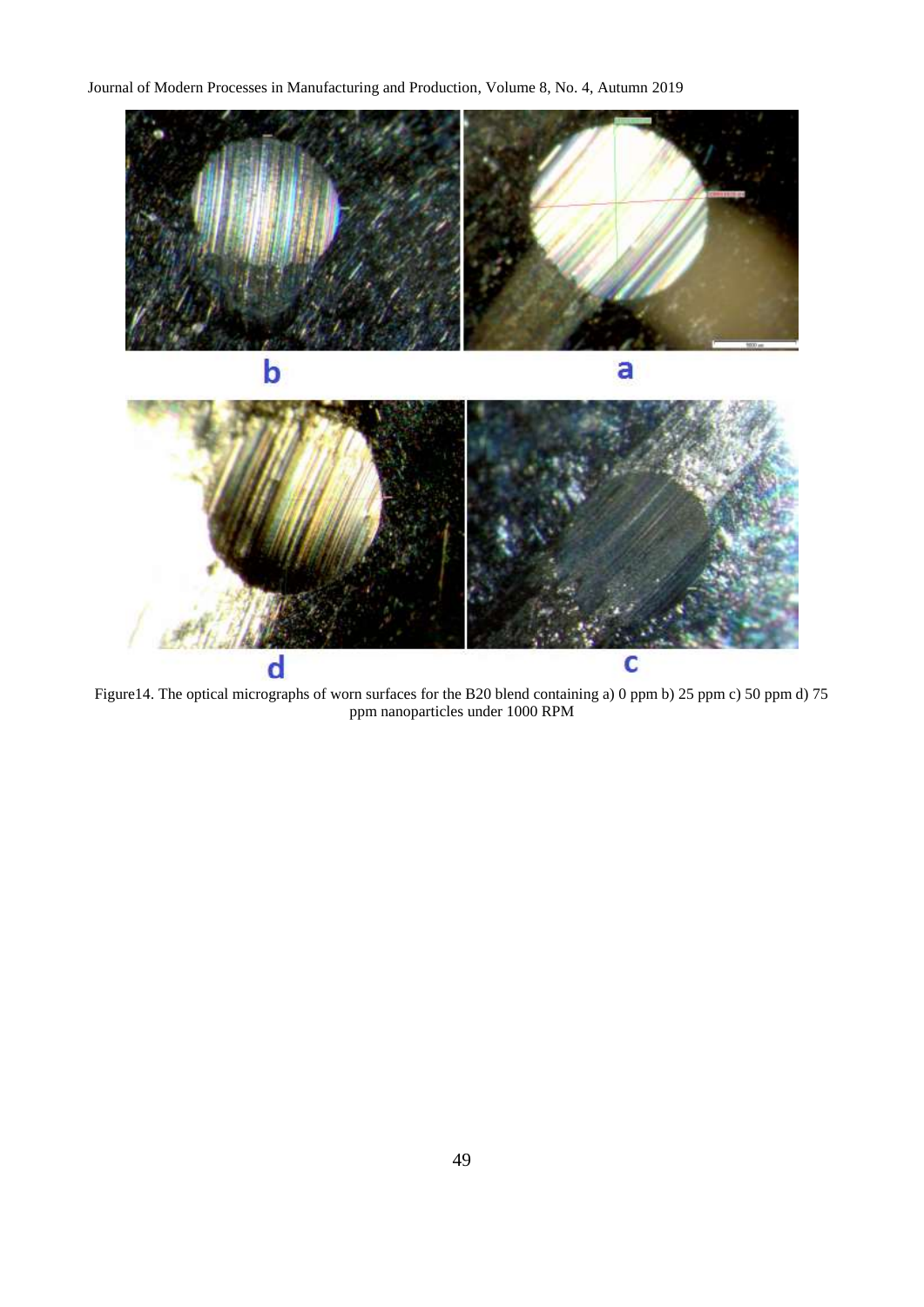

Figure15. The optical micrographs of worn surfaces for the B50 blend containing a) 0 ppm b) 25 ppm c) 50 ppm d) 75 ppm nanoparticles under 1000 RPM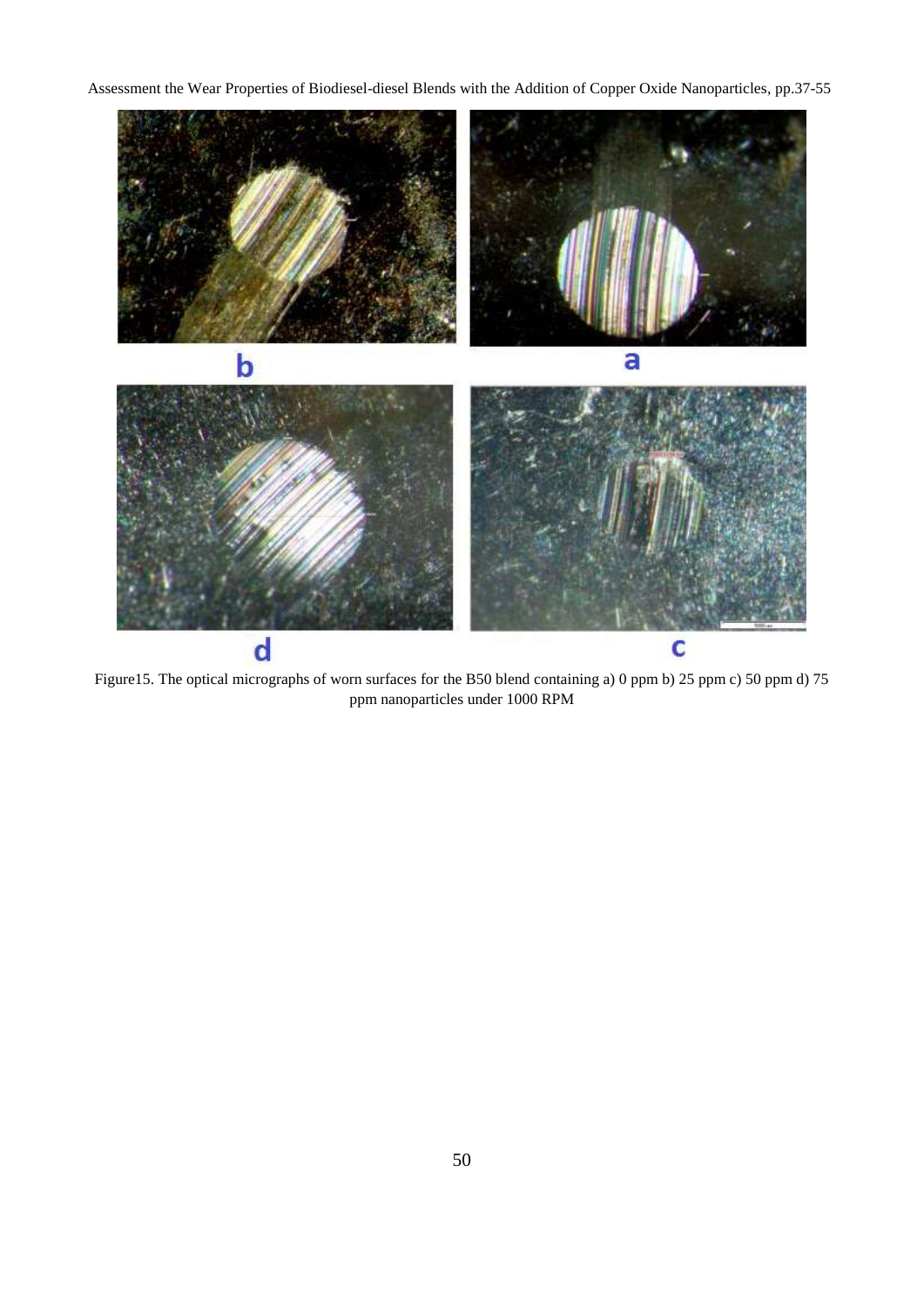

Figure16. The optical micrographs of worn surfaces for the B10 blend containing a) 0 ppm b) 25 ppm c) 50 ppm d) 75 ppm nanoparticles under 1500 RPM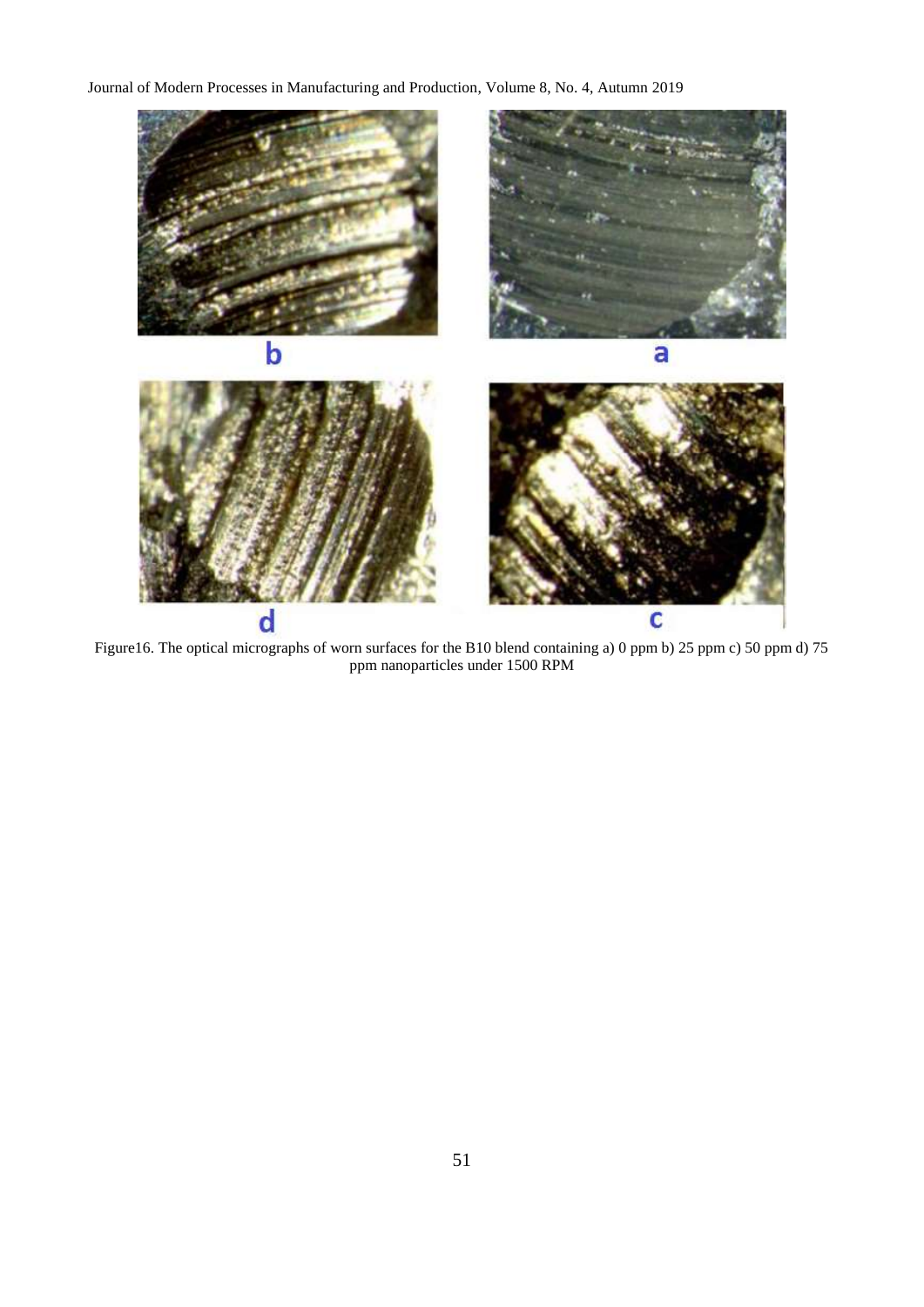

Figure17. The optical micrographs of worn surfaces for the B20 blend containing a) 0 ppm b) 25 ppm c) 50 ppm d) 75 ppm nanoparticles under 1500 RPM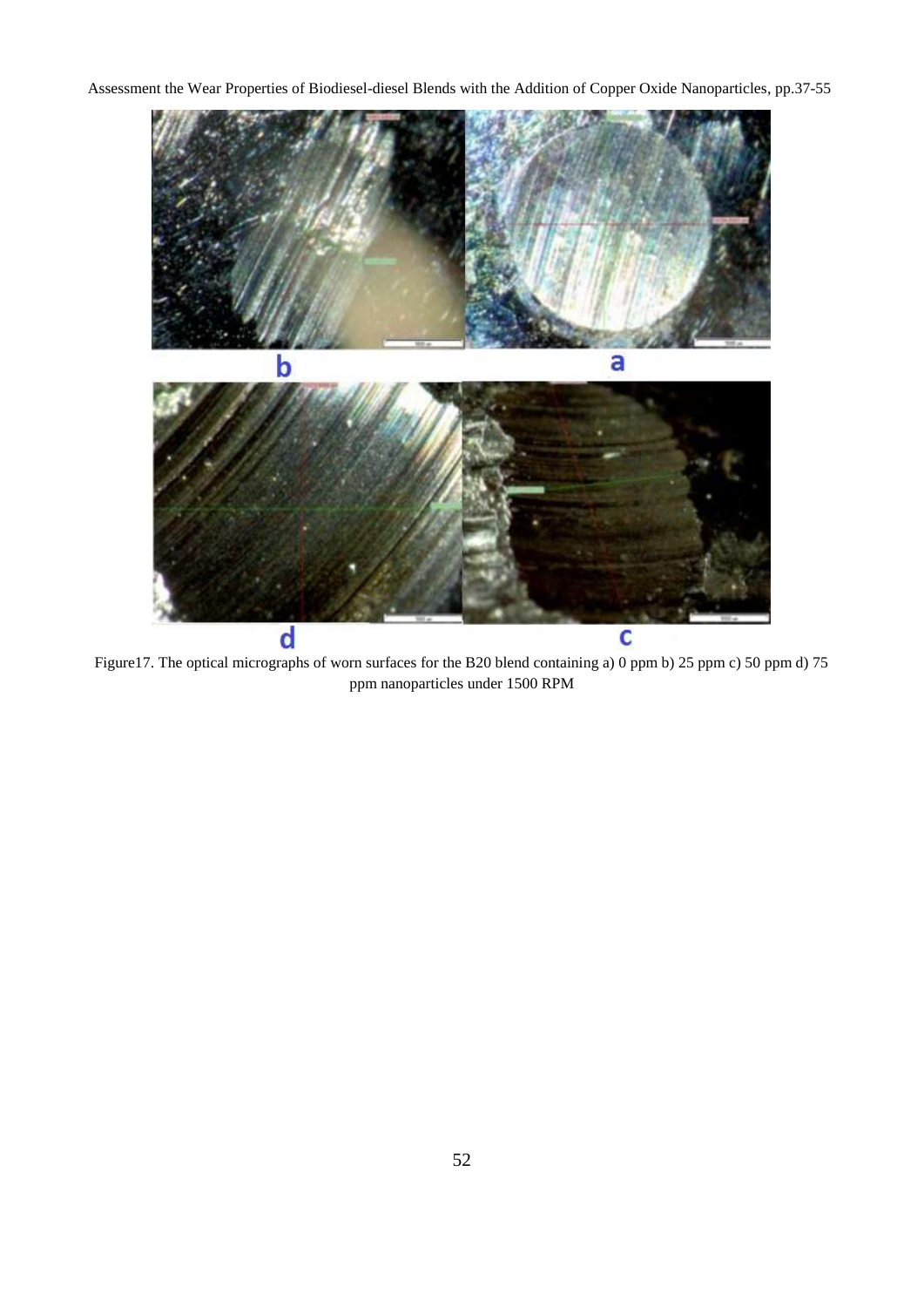

Figure18. The optical micrographs of worn surfaces for the B50 blend containing a) 0 ppm b) 25 ppm c) 50 ppm d) 75 ppm nanoparticles under 1500 RPM

The figures demonstrate that the wear scar diameter decreases with the increase of biodiesel concentration and also with the addition of nanoparticles up to 50 ppm. On the other hand, the scratches and roughness on the surface also decreased. However, an increase in rotational speed resulted in an enhanced roughness on the surface of balls. Moreover, CuO nanoparticles form a selflaminating protective film on the friction-bearing surfaces that converts sliding friction to rolling friction [20].

#### **5. Conclusion**

In the present study, copper oxide nanoparticles were used in biodiesel-diesel blends to evaluate the wear scar diameter on the balls. It can be concluded that:

-With increasing the CuO nanoparticles fraction in the biodiesel-biodiesel up to 50 ppm, the wear scar diameter decreases that it indicates the better lubrication property of the mixture.

-Using copper oxide nanoparticles with a dosage of 75 ppm in the fuel blend causes a higher WSD compared with 50 ppm. This increase is higher for speed of 1500 RPM compared with 500 and 1000 RPMs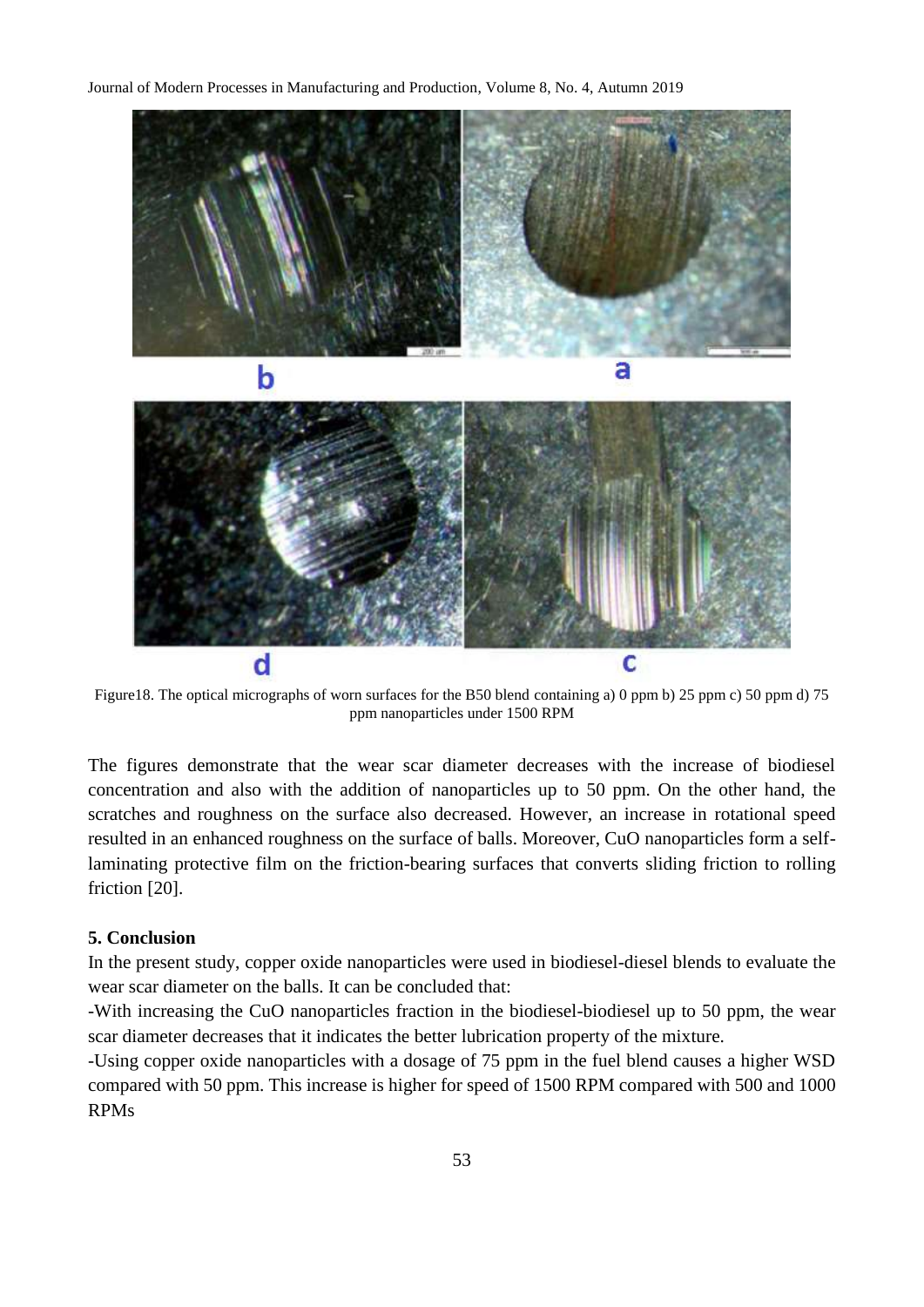-Generally, the WSD increases for all fuel blends when the speed increases as the result of higher temperature conditions and lower viscosity of fuel mixture at high RPMs

-The wear scar diameter reduces as the biodiesel content of the mixture increases for all rotational speeds.

-The scratches and roughness on the surface also decreased with an increase of biodiesel concentration and addition of nanoparticles up to 50 ppm in the fuel mixture.

-CuO nanoparticles form a self-laminating protective film on the friction-bearing surfaces that converts sliding friction to rolling friction.

#### **6. References**

- [1] Choi, Y., Lee, C., Hwang, Y., Park, M., Lee, J. and Choi, C. 2009. Tribological behaviour of copper nanoparticles as additive in oil. Current Applied Physics. 9(2): 124–127.
- [2] Syaima, M.T.S, Zamratul, M.I.M., Nor, I.M. and Rifdi, W. 2014. Development of bio-lubricant from Jatropha curcas oils. International Journal of Research in Chemical, Metallurgical and Civil Engineering. 1(1):10-12.
- [3] Shafiee, S. and Topal, E. 2009. When will fossil fuel reserves be diminished? Energy Policy. 37:181–9.
- [4] Sangeeta, A., Moka, S., Pande, M., Rani, M., Gakhar. R. and Sharma, M. 2014. Alternative fuels: An overview of current trends. Renewable and Sustainable Energy Reviews. 32:697-712.
- [5] Serrano, L.M.V., Camara, R.M.O., Carreira, V.J.R. and Gameiro da Silva, M.C. 2012. Performance study about biodiesel impact on buses engines using dynamometer tests and fleet consumption data. Energy Conversion and Management. 60:2–9.
- [6] Knothe, G. and Steidley, K.R. 2005. Lubricity of components of biodiesel and petrodiesel: The origin of biodiesel lubricity. Energy & Fuels. 19:1192–200.
- [7] Sarvi, A., Fogelholm, C.J., Zevenhoven, R. 2008. Emissions from large-scale medium speed diesel engines: 2– Influence of fuel type and operating mode. Fuel Processing Technology. 89:520–7.
- [8] Nwafor, O.M.I. 2003. The effect of elevated fuel inlet temperature on performance of diesel engine running on neat vegetable oil at constant speed conditions. Renewable Energy. 28:171–81.
- [9] He-long, Y., Yi, X., Pei-jing, S., Bin-shi, X., Xiao-li, W. and Qian, L. 2008. Tribological properties and lubricating mechanisms of Cu nanoparticles in lubricant. Transactions of Nonferrous Metals Society of China. 18(3):636-641.
- [10] Zulkifli, N.W.M., Kalam, M.A., Masjuki, H.H. and Yunus, R. 2013. Experimental analysis of tribological properties of chemically modified bio-based lubricant with nanoparticles additives. Procedia Engineering. 68:152-157.
- [11] Zhang, Z.J., Simionesie, D. and Schaschke, C. 2014. Graphite and hybrid nanometerials as lubricant additive. Lubricants. 2(2), 44-65.
- [12] Gu, C., Zhu, G., Li, L., Tian, X. and Zhu, G. 2009. Tribological effect of oxide base nanoparticles in lubricating oils. Journal of Marine Science and Application. 8:71–76.
- [13] Padgurskas, J., Rukuiza, R., Prosycevas, I. and Kreivaitis, R. 2013. Tribological properties of lubricant additive of Fe, Cu and Co nanoparticles. Tribology International. 60:224-232.